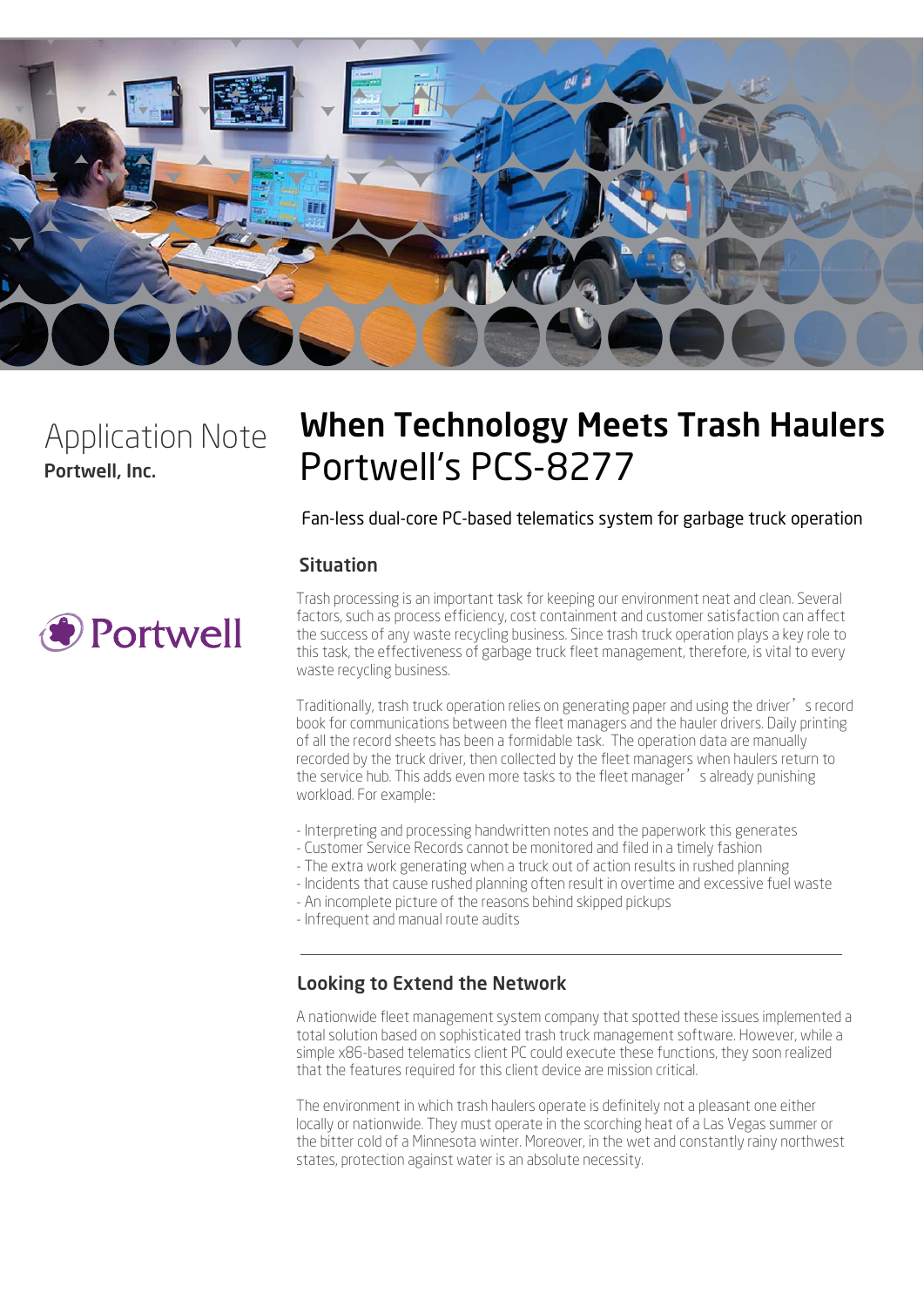When taking these critical requirements into consideration, Portwell determined that the best solution to these challenges lay in its robust and fan-less PCS-8277 telematics PC system.

Portwell's PCS-8277 system solution leverages an x86-based platform that bundles with real-time fleet management software installed in the trash hauler's cabin. It collects operation route, service status, captured images and RFID data, then transmits it to a data server via cellular network. Fleet managers can monitor the haulers' operation from any PC that is linked to the SQL data server in real time. Data analysis and operation optimization tasks are automatically performed via this sophisticated software.



#### Maximum performance with low power

Portwell's PCS-8277 utilizes the dual-core AMD G-T56N processor supporting a fast 1.8GHz clock speed yet with only a cool 18W of thermal power. In addition, the 32-bit Microsoft® Windows® Operating System is a great plus. It runs multiple real-time programs that RISC based platform hard to achieve and greatly saves the efforts in developing the application software.

PCS-8277 comes with 4 DI and 2 DO, which makes the configuration much easier without installing additional I/O module. Not only does solution cut costs, its design takes up a much smaller space and even simplifies the wiring inside the truck's cabin. Optional IP65 protection housing is another attractive feature. With its water and dust proof features, the fleet manager will no longer worry about the driver hanging a wet raincoat inside the truck cabin.

## Instant availability; higher operation efficiency

In the past, the annual report submitted to the jurisdictions could take months to complete. Today, with Portwell's PCS-8277 powered state-of-the-art truck fleet management system, this task is much simpler. Most of the core data are collected automatically. Fleet managers, therefore, can manage more trucks without spending extra efforts at planning routes or calculating payrolls. Information for operation routes can be generated and captured in seconds, not minutes or hours.

The PCS-8277 system solution can provide both cellular, and Wi-Fi communications by incorporating optional cellular and Wi-Fi modules. When a cellular modem is activated, vehicles on the road can exchange data instantly without returning to the service hub for paper generated work instructions. Wi-Fi function is a plus when doing big volume data exchanging. At the end of a hard day's work, the massive data generated during the operation can be moved to the management server via Wi-Fi. This design greatly saves both client units' disk space, and cellular data volume.